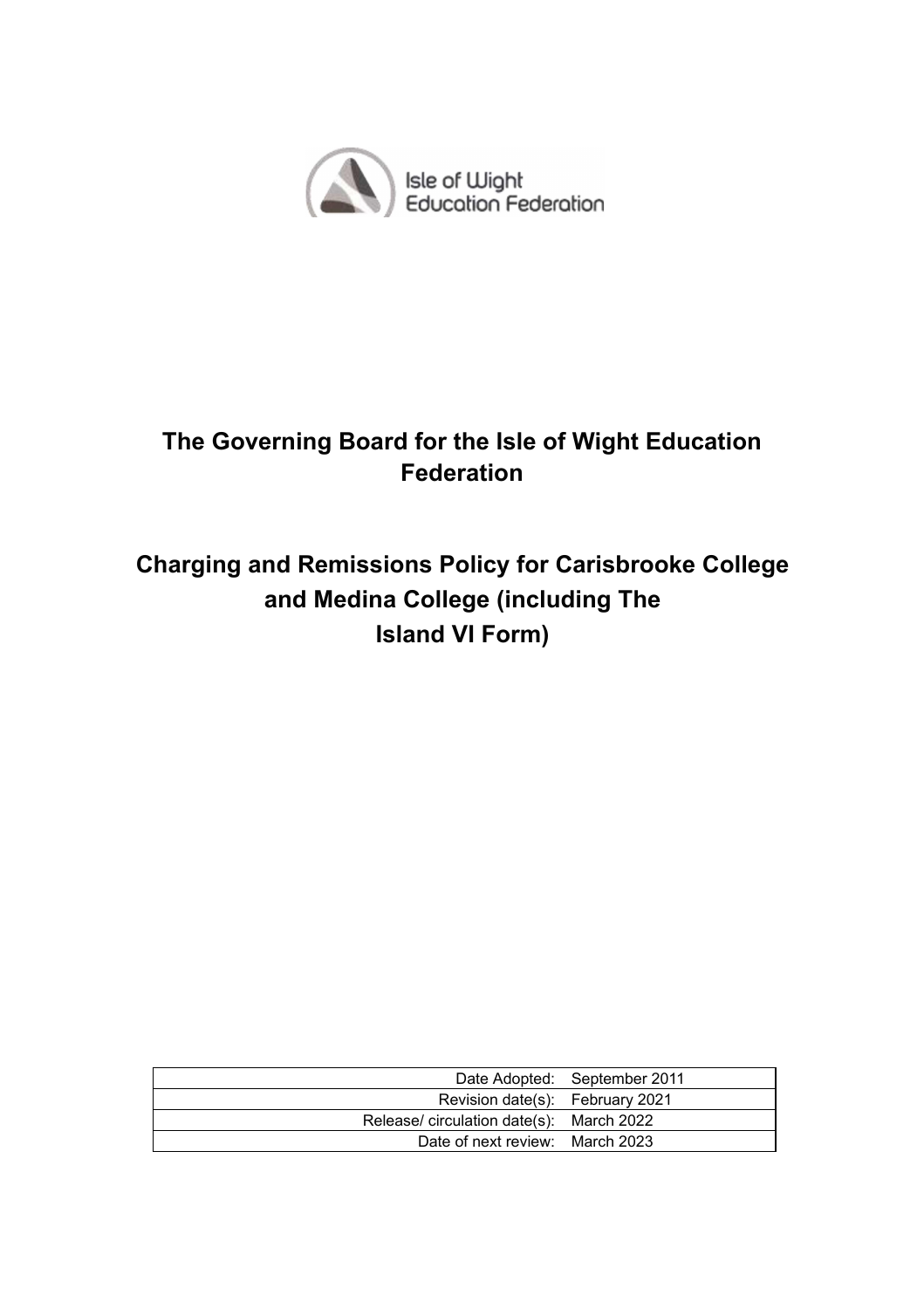The Governing Board aims to have robust clear processes in place for charging and remissions, and will clearly set out the type of activity that can be charged for and when charges can be made.

### **Roles and responsibilities**

The Governing Board has overall responsibility for approving the charging and remissions policy as well as monitoring the implementation of this policy

The Executive Headteacher is responsible for ensuring that staff are familiar with the charging and remissions policy, and that it is being applied consistently.

Staff are responsible for implementing the charging and remissions policy consistently, and for notifying the Executive Headteacher of any specific circumstances which they are unsure about or where they are not certain in the policy applies.

Parents are expected to notify staff or the Executive Headteacher of any concerns or queries regarding the charging and remissions policy.

### **Definitions**

A charge is defined as a fee payable for specifically defined activities. A remission is defined as the cancellation of a charge which would normally be payable.

### **Where charges cannot be made**

- 1. **Education** subject to the limited exceptions referred to in this policy, we will not charge for the following:
	- admission applications
	- education provided during school hours (including the supply of any materials, books, instruments or other equipment)
	- education provided outside school hours if it is part of the national curriculum, or part of a syllabus for prescribed public examination that the student is being prepared for at the school, or part of religious education
	- instrumental or vocal tuition, for students learning individually or in groups, unless the tuition is provided at the request of the student's parent
	- entry for a prescribed public examination, if the student has been prepared for it at the school; and
	- examination re-sit(s) if the student is being prepared for the re-sit(s) at the school
- **2. Transport** no charge will be made for transport in the following circumstances:
	- transporting registered students to or from the school premises where the local authority has a statutory obligation to provide transport
	- transporting registered students to other premises where the governing board or local authority has arranged for students to be educated
	- transport that enables a student to meet an examination requirement when s/he has been prepared for that examination at the school; and
	- transport provided in connection with an educational visit
- **3. Residential visits** no charge will be made for:
	- education provided on any visit that takes place during school hours
	- education provided on any visit that takes place outside school hours if it is part of: a) the national curriculum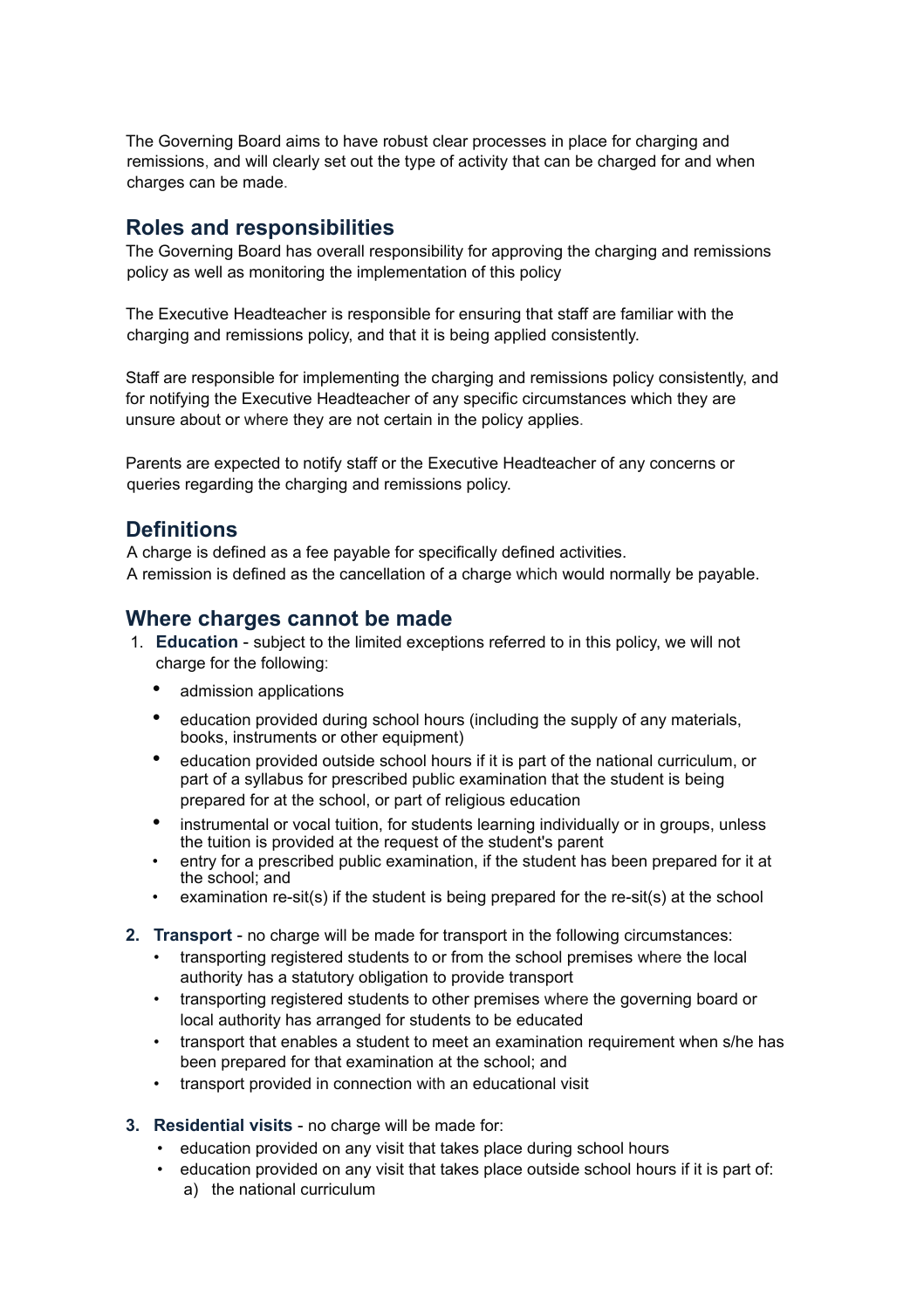- b) a syllabus for a prescribed public examination that the student is being prepared for at the school
- c) religious education
- d) supply teachers to cover for those teachers who are absent from school accompanying students on a residential visit

### **Where charges can be made:**

#### **1. Education:**

- Any materials, books, instruments or equipment, where the student's parent/carer wishes him or her to own them
- Optional extras (see below)
- Music and vocal tuition, in limited circumstances
- Community facilities see separate Lettings Policy

#### **2. Optional extras**

Charges may be made for some activities that are known as "optional extras". Where an optional extra is being provided, a charge can be made for providing materials, books, instruments or equipment. The following are defined as optional extras are:

- education provided outside of school time that is **not** part of:
	- a) the national curriculum
	- b) a syllabus for a prescribed public examination that the student is being prepared for at the school; or
	- c) religious education
- examination entry fee(s) if the registered student has not been prepared for the examination(s) at the school
- transport (other than transport that is required to take the student to school or to other pemises where the Governing Board have arranged for the student to be provided with education)
- board and lodging for a student on a residential visit
- extended day services offered to students (for example breakfast club, after-school clubs, tea and supervised homework sessions)

When calculating the cost of optional extras an amount may be included in relation to:

- any materials, books, instruments or equipment provided in connection with the optional extra;
- the cost of buildings and accommodation;
- non-teaching staff;
- teaching staff engaged under contracts for services purely to provide an optional extra, including supply teachers engaged specifically to provide the optional extra; and
- the cost, or a proportion of the costs, for teaching staff employed to provide tuition in playing a musical instrument, or vocal tuition, where the tuition is an optional extra.

Any charge made in respect of individual students will not be greater than the actual cost of providing the optional extra activity, divided equally by the number of students participating.

Any charge will not include an element of subsidy for any other students who wish to take part in the activity but whose parents/carers are unwilling or unable to pay the full charge.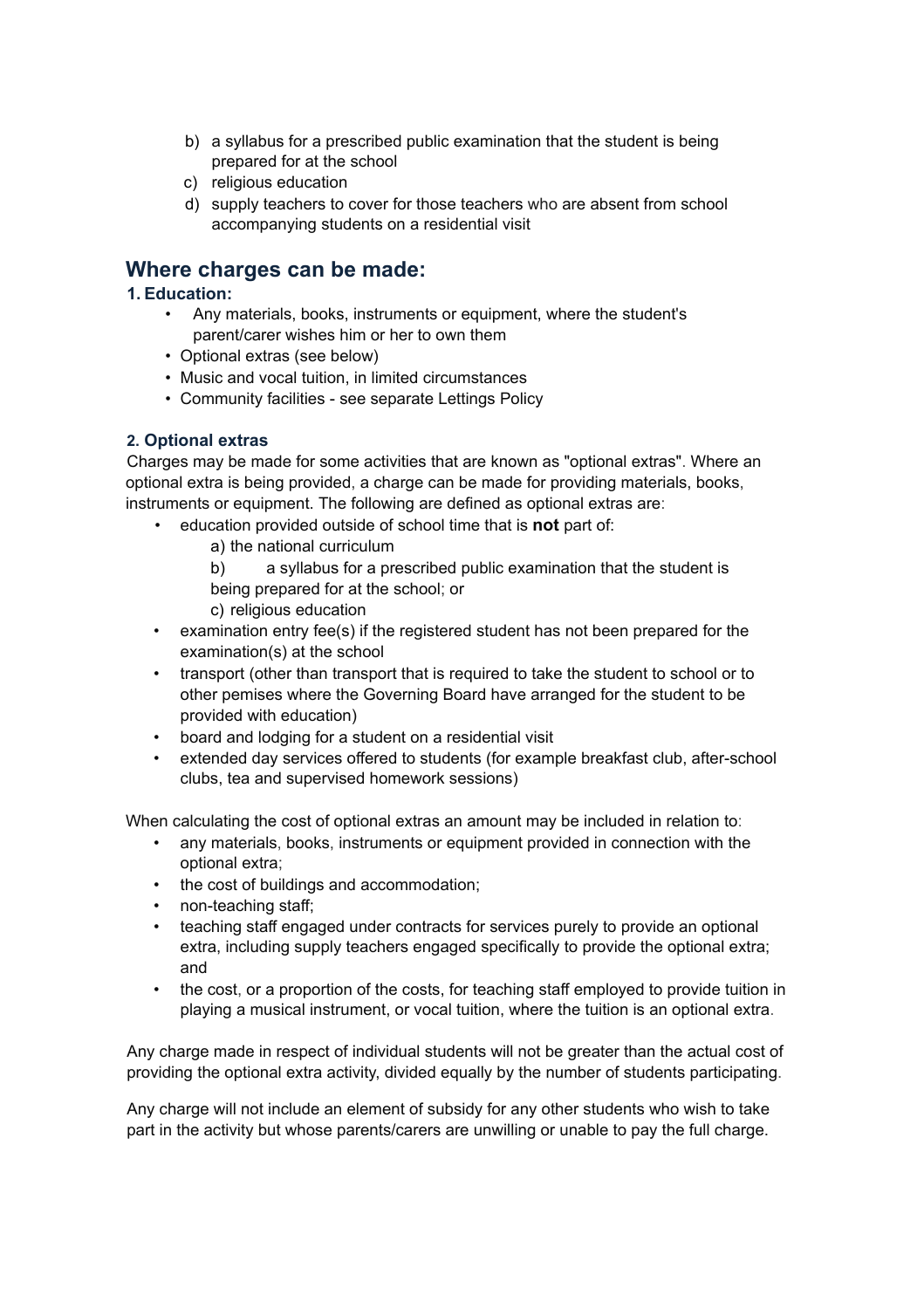In cases where a small proportion of the activity takes place during school hours, the charge cannot include the cost of alternative provision for those students who do not wish to participate.

Parental agreement is necessary for the provision of an optional extra which is to be charged for.

The Executive Headteacher will decide when it is necessary to charge for optional activities, and will agree the levels of charge.

#### **3. Music tuition**

Schools can charge for vocal or instrumental tuition provided either individually or to groups of students, provided that the tuition is provided at the request of the student's parent/carer.

Charges may not exceed the cost of the provision, including the cost of the staff giving the tuition.

Charges cannot be made:

- If the teaching is an essential part of the national curriculum
- If the teaching is provided under the first access to the Key Stage 2 instrumental and vocal tuition programme
- For a student who is looked after by a local authority

#### **4. Residential visits**

Schools can charge for board and lodging on residential visits, but the charge must not exceed the actual cost.

#### **5. Education partly during school hours (including residential visits and non-residential activities)**

Where 50% or more of the time spent on an activity takes place during school hours it is deemed to take place during school hours. Time spent on travel counts in this calculation **if** the travel itself occurs during school hours. School hours do not include the break in the middle of the day. Where less than 50% of the time spent on the activity falls during school hours, it is deemed to have taken place outside school hours.

Charges may be made for activities that are outside school hours, except where the activity is not part of the national curriculum, nor part of a syllabus for a prescribed public examination that the student is being prepared for at the school and not part of religious education.

Non-residential activities - if 50% or more of the time spent on the activity occurs during school hours, it is deemed to take place during school hours. Time spent on travel counts in this calculation if the travel itself occurs during school hours. School hours do not include the break in the middle of the day. Where less than 50% of the time spent on an activity falls during school hours, it is deemed to have taken place outside school hours. For example, an excursion might require pupils to leave school an hour before the school day ends, but the activity does not end until late in the evening.

Residential visits - if the number of school sessions taken up by the visit is equal to or greater than 50% of the number of half days spent on the visit, it is deemed to have taken place during school hours (even if some activities take place late in the evening). Whatever the starting and finishing times of the school day, regulations require that the school day is divided into 2 sessions. A 'half day' means any period of 12 hours ending with noon or midnight on any day.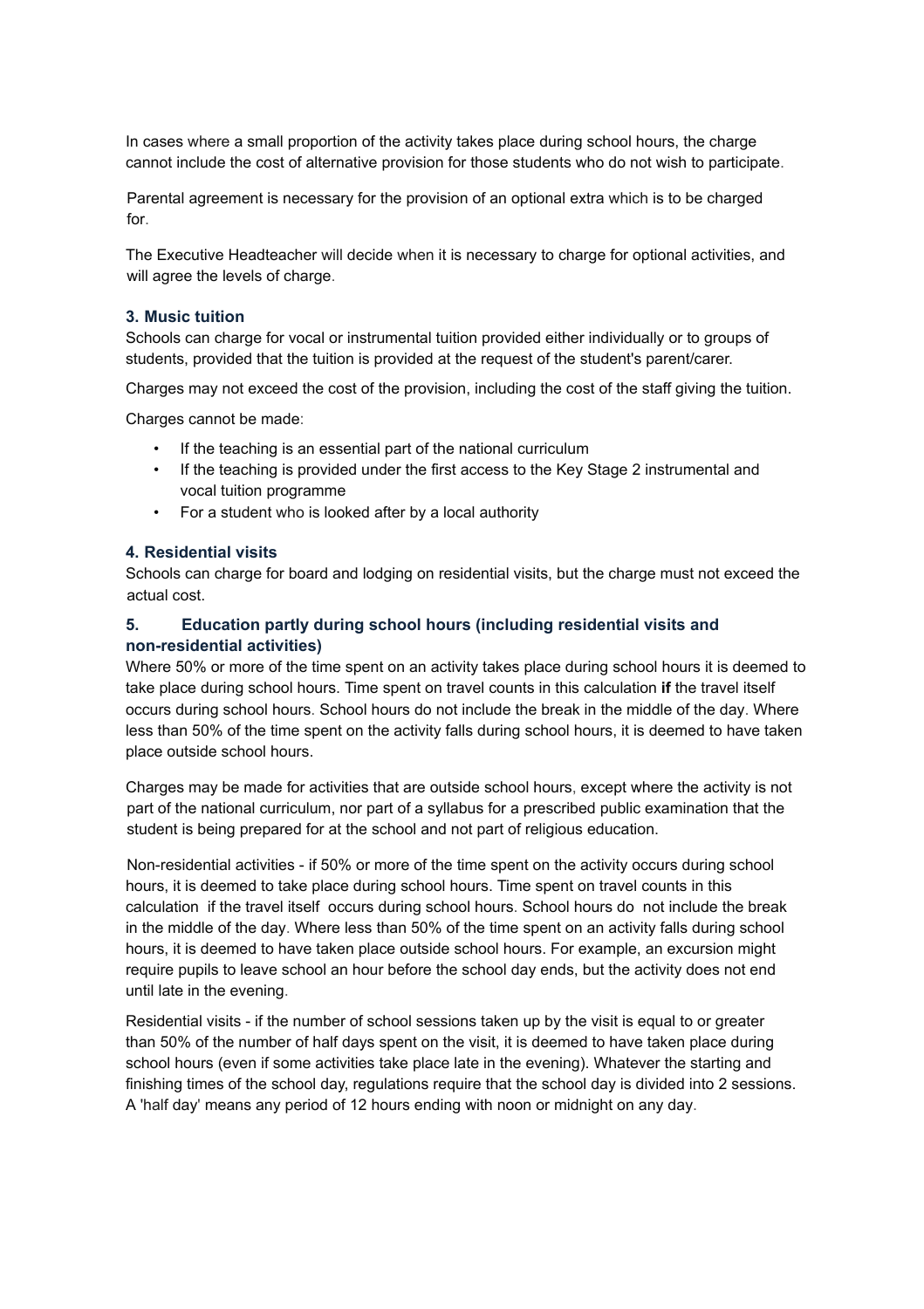## **Voluntary contributions**

As an exception to the requirements set out in section above detailing when charges can be made, the school is able to ask for voluntary contributions from parents to fund activities during school hours which would not otherwise be possible.

#### **There is no obligation for parents to make any contribution, and no child will be excluded from an activity if their parents are unwilling or unable to pay.**

If the school is unable to raise enough funds for an activity or visit then it is very likely that will have to be cancelled for all students.

### **Other charges**

- charges may be made to recover examination entry fees in the following circumstances;
	- 1) if a student fails, without good reason, to meet any examination requirement for a syllabus the fee may be recovered from the student's parent;
	- 2) a charge may be made for students re-sitting an examination. This charge will include the actual fee plus an administration cost.
	- 3) a charge may be made for any examination entry when the school has prepared the student for the examination, but the school decides that for educational reasons the student should not be entered, and where the parent wishes the student to be entered. In these circumstances the fee may be refunded if the student subsequently passes the examination.
- When a student or parent wishes to retain items produced in a lesson or activity, a charge may be made to recover the cost of the materials used;
- A charge will be made for additional subject guides which are optional;
- Students are expected to provide their own ingredients for Food Technology lessons, but where the school provides ingredients a charge may be made to recover the cost of the ingredients;
- Damage to, or loss of, school property where school property (including premises, furniture, equipment, books, planners, material, etc) has been damaged by a student or parent either wilfully or through neglect the school may charge those responsible for some or all of the cost of repair or replacement. Where materials or property belonging to a third party has been damaged by a student, and the school has been charged, the school may charge some or all of the cost to those responsible. Whether or not these charges will be made will be decided by the Executive Headteacher and dependent on the situation.
- Provision of school ties.

**Any parent/carer who does not pay an invoice will be pursued as a debtor to the school**